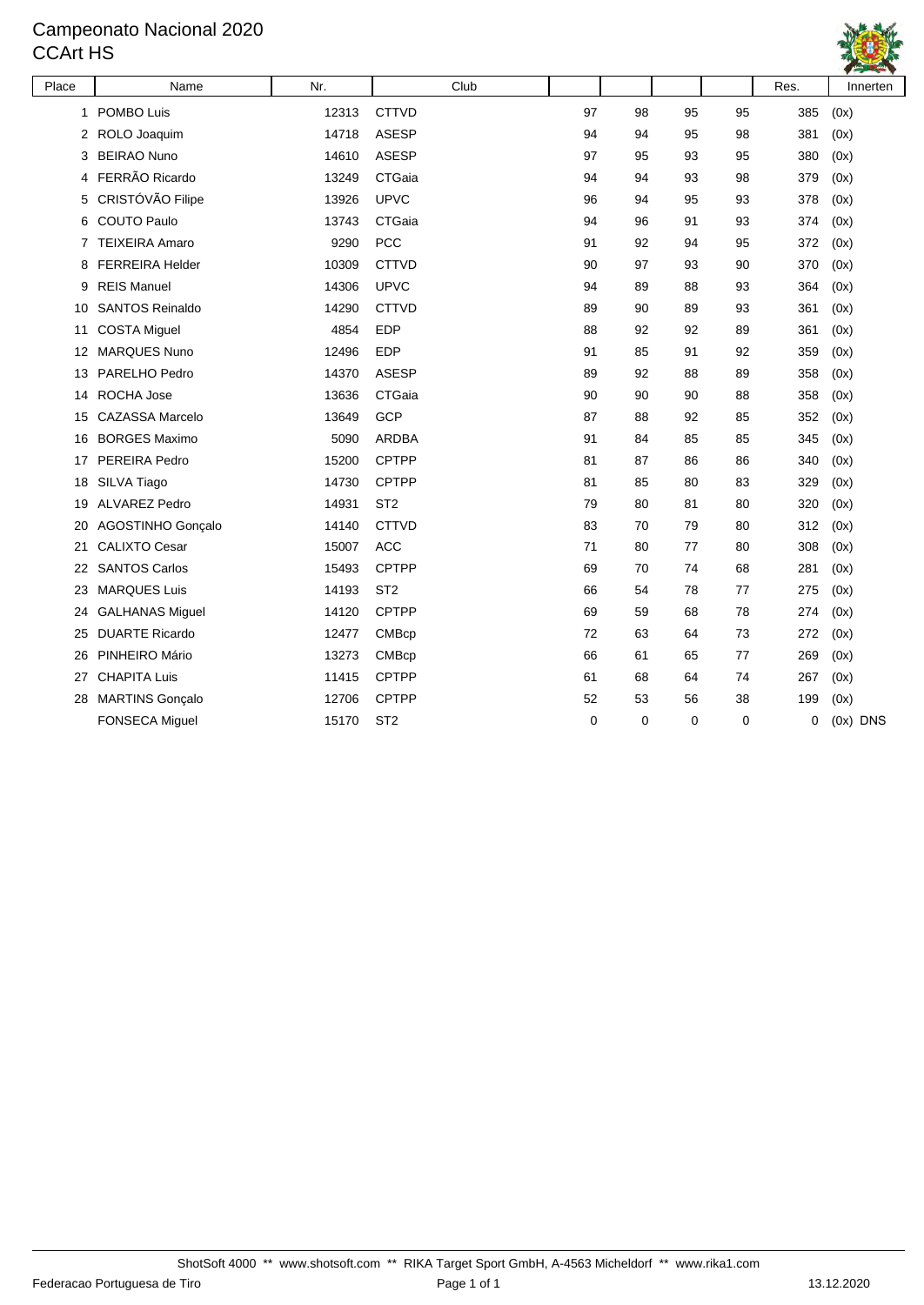# Campeonato Nacional 2020

## CCArt HS Equipas

| Place | Team                   | Result    |      |
|-------|------------------------|-----------|------|
|       |                        |           |      |
|       | 1 ASESP                | 1119      | (0x) |
|       | ROLO Joaquim           | 381       |      |
|       | <b>BEIRAO Nuno</b>     | 380       |      |
|       | PARELHO Pedro          | 358       |      |
|       |                        |           |      |
|       | 2 CTTVD                | 1116 (0x) |      |
|       | POMBO Luis             | 385       |      |
|       | FERREIRA Helder        | 370       |      |
|       | <b>SANTOS Reinaldo</b> | 361       |      |
|       |                        |           |      |
|       | 3 CTGaia               | 1111      | (0x) |
|       | FERRÃO Ricardo         | 379       |      |
|       | COUTO Paulo            | 374       |      |
|       | ROCHA Jose             | 358       |      |
|       |                        |           |      |
|       | 4 CPTPP                | 943       | (0x) |
|       | PEREIRA Pedro          | 340       |      |
|       | SILVA Tiago            | 329       |      |
|       | <b>GALHANAS Miguel</b> | 274       |      |

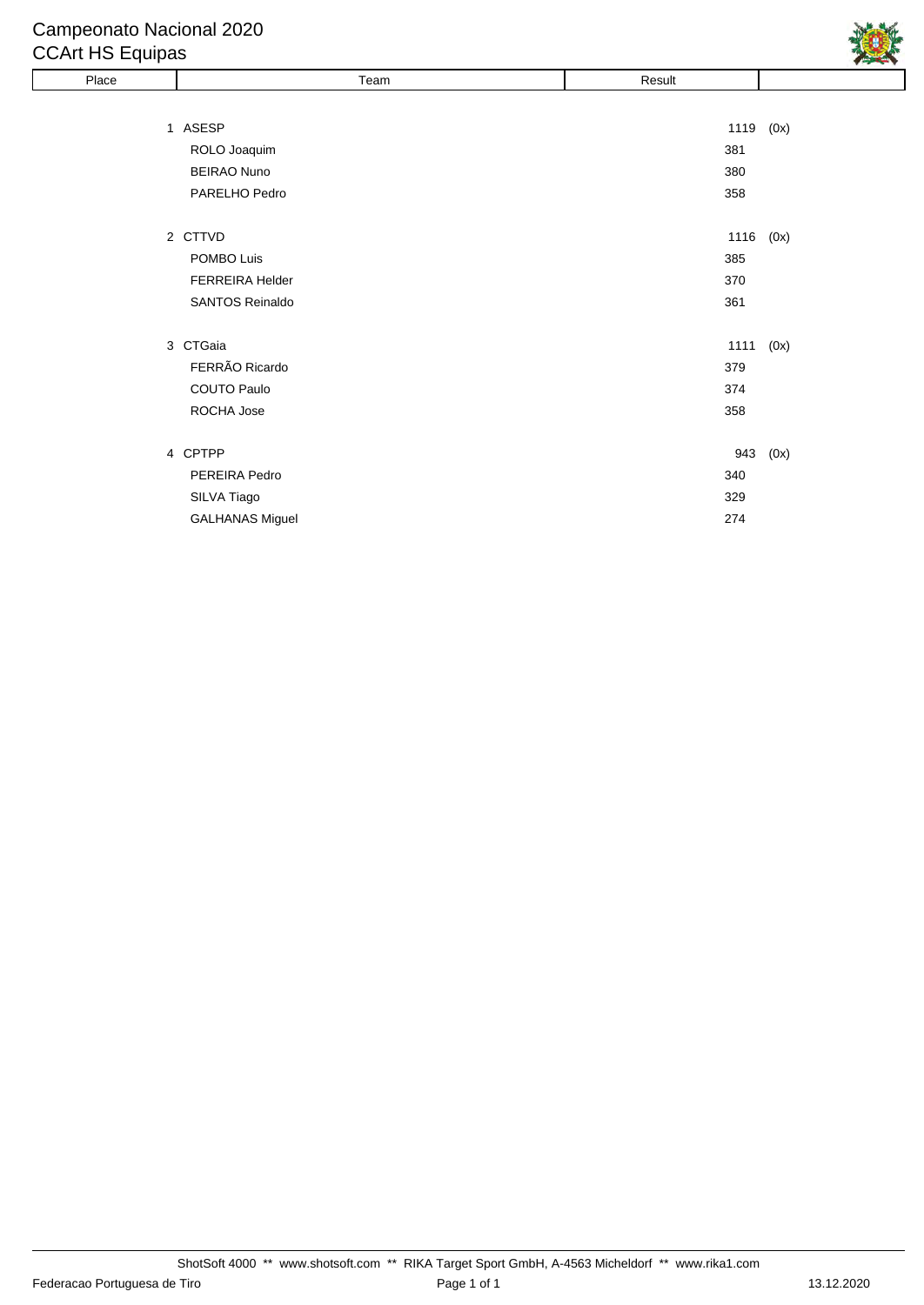#### Campeonato Nacional 2020 CCArt HV



| Place | Name                      | Nr.   | Club            |    |    |             |    | Res. | Innerten           |
|-------|---------------------------|-------|-----------------|----|----|-------------|----|------|--------------------|
| 1.    | <b>VILELA Manuel</b>      | 14165 | <b>ASESP</b>    | 95 | 93 | 96          | 93 | 377  | (0x)               |
| 2     | <b>ALEXANDRE Jose</b>     | 1807  | ETE             | 95 | 95 | 93          | 92 | 375  | (0x)               |
| 3     | PINTO Jorge               | 11355 | <b>CMBcp</b>    | 93 | 94 | 93          | 92 | 372  | (0x)               |
| 4     | <b>TIRANO Pedro</b>       | 14097 | <b>GDRUR</b>    | 95 | 91 | 90          | 94 | 370  | (0x)               |
| 5     | <b>PINTOR Silvio</b>      | 15060 | ST <sub>2</sub> | 82 | 86 | 85          | 90 | 343  | (0x)               |
| 6     | <b>ANTUNES Antonio</b>    | 10    | ST <sub>2</sub> | 82 | 83 | 90          | 88 | 343  | (0x)               |
| 7     | <b>NICOLAU Carlos</b>     | 13699 | <b>RCT</b>      | 87 | 85 | 84          | 87 | 343  | (0x)               |
| 8     | <b>COSTA Antonio</b>      | 1436  | <b>EDP</b>      | 86 | 77 | 85          | 82 | 330  | (0x)               |
| 9     | SILVA Rogerio             | 10927 | <b>ATPD</b>     | 79 | 78 | 88          | 80 | 325  | (0x)               |
| 10    | <b>MARTINS Jose</b>       | 142   | ST <sub>2</sub> | 79 | 82 | 81          | 82 | 324  | (0x)               |
| 11    | <b>PINA Tito</b>          | 11300 | ARDBA           | 83 | 83 | 81          | 76 | 323  | (0x)               |
| 12    | <b>RODRIGUES Rui</b>      | 13597 | <b>CMBcp</b>    | 78 | 75 | 82          | 76 | 311  | (0x)               |
| 13    | ROBALO Jose               | 358   | <b>CTTVD</b>    | 74 | 79 | 83          | 72 | 308  | (0x)               |
| 14    | <b>MAGRO Luis</b>         | 14301 | <b>CMBcp</b>    | 75 | 73 | 75          | 69 | 292  | (0x)               |
| 15    | <b>CASALEIRO José</b>     | 12090 | ST <sub>2</sub> | 67 | 79 | 60          | 62 | 268  | (0x)               |
| 16    | LOUREIRO Jose             | 14493 | ST <sub>2</sub> | 65 | 66 | 75          | 61 | 267  | (0x)               |
| 17    | <b>ALEXANDRE Ezequiel</b> | 13151 | ST <sub>2</sub> | 57 | 67 | 53          | 66 | 243  | (0x)               |
| 18    | <b>GRILO Antonio</b>      | 2113  | ST <sub>2</sub> | 60 | 61 | 51          | 50 | 222  | (0x)               |
|       | <b>CALVINHO Mario</b>     | 12705 | <b>CPTPP</b>    | 0  | 0  | $\mathbf 0$ | 0  | 0    | (0x)<br><b>DNS</b> |
|       |                           |       |                 |    |    |             |    |      |                    |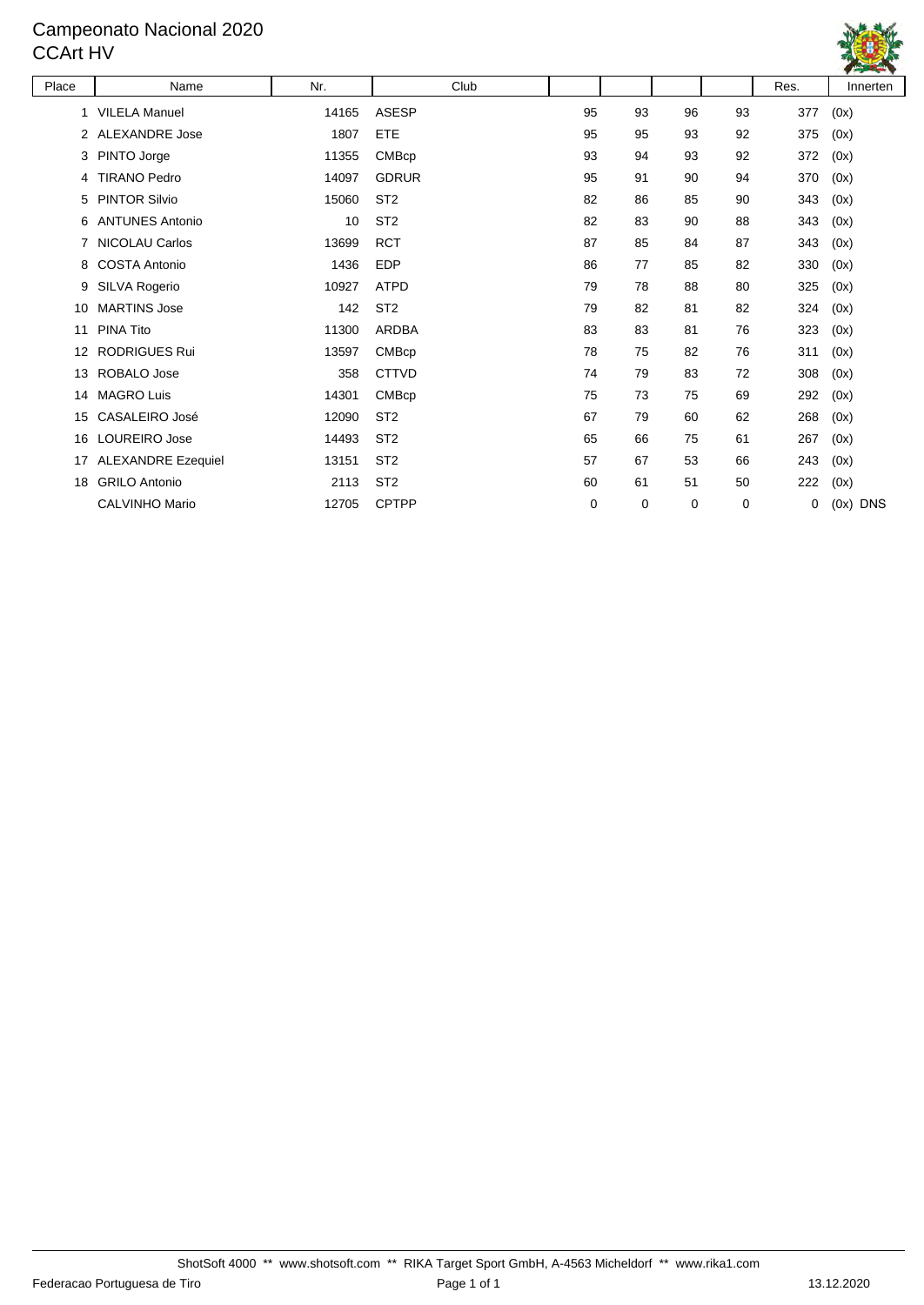| Place | Team                   | Result |      |
|-------|------------------------|--------|------|
|       |                        |        |      |
|       | 1 ST2                  | 1010   | (0x) |
|       | <b>PINTOR Silvio</b>   | 343    |      |
|       | <b>ANTUNES Antonio</b> | 343    |      |
|       | <b>MARTINS Jose</b>    | 324    |      |
|       |                        |        |      |

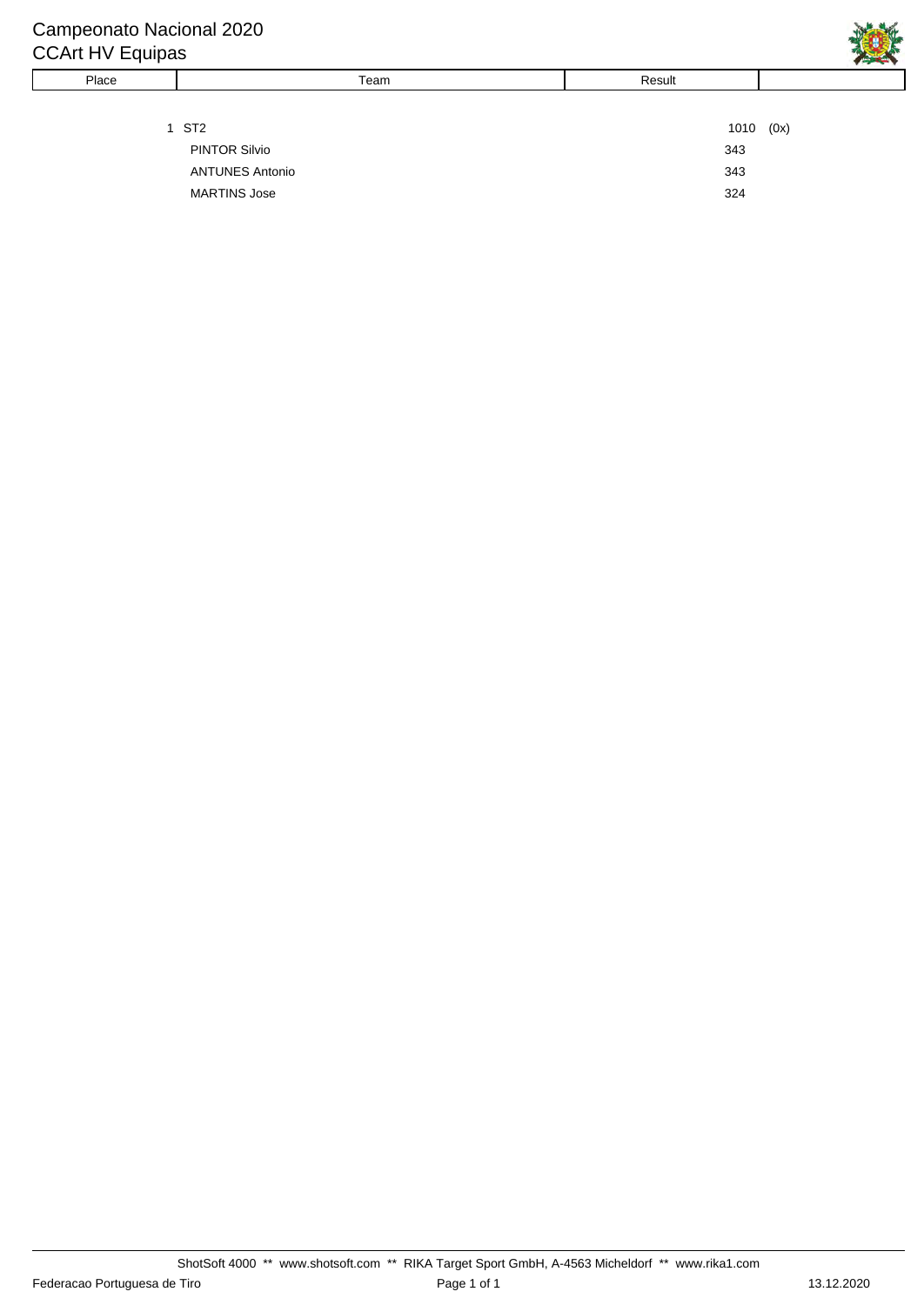#### Campeonato Nacional 2020 CCArt HJ



|       |                   |       |             |    |    |    |    |      | $\cdots$ |
|-------|-------------------|-------|-------------|----|----|----|----|------|----------|
| Place | Name              | Nr.   | Club        |    |    |    |    | Res. | Innerten |
|       | MENEZES Rodrigo   | 15016 | CPTPP       | 75 | 81 | 80 | 77 | 313  | (0x)     |
|       | 2 MACHADO Ricardo | 15064 | <b>STP</b>  | 66 | 74 | 67 | 70 | 277  | (0x)     |
|       | 3 FERNANDES Ruben | 15538 | <b>CDRR</b> | 50 | 62 | 59 | 68 | 239  | (0x)     |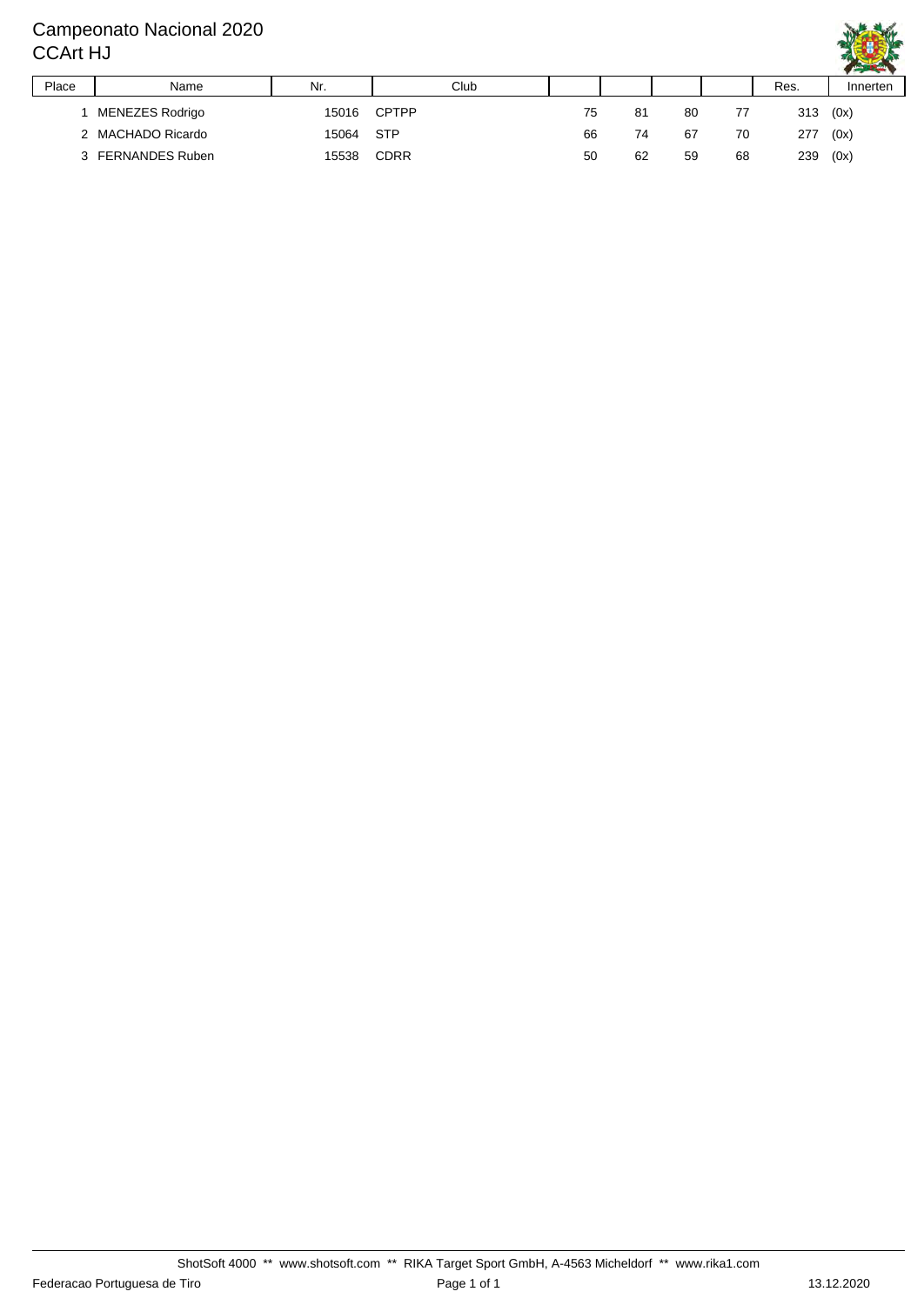## Campeonato Nacional 2020 CCArt SS Place | Name | Nr. | Club | | | | Res. | Innerten 1 RAPOSO Teresa 12683 CPTPP 61 57 66 73 257 (0x)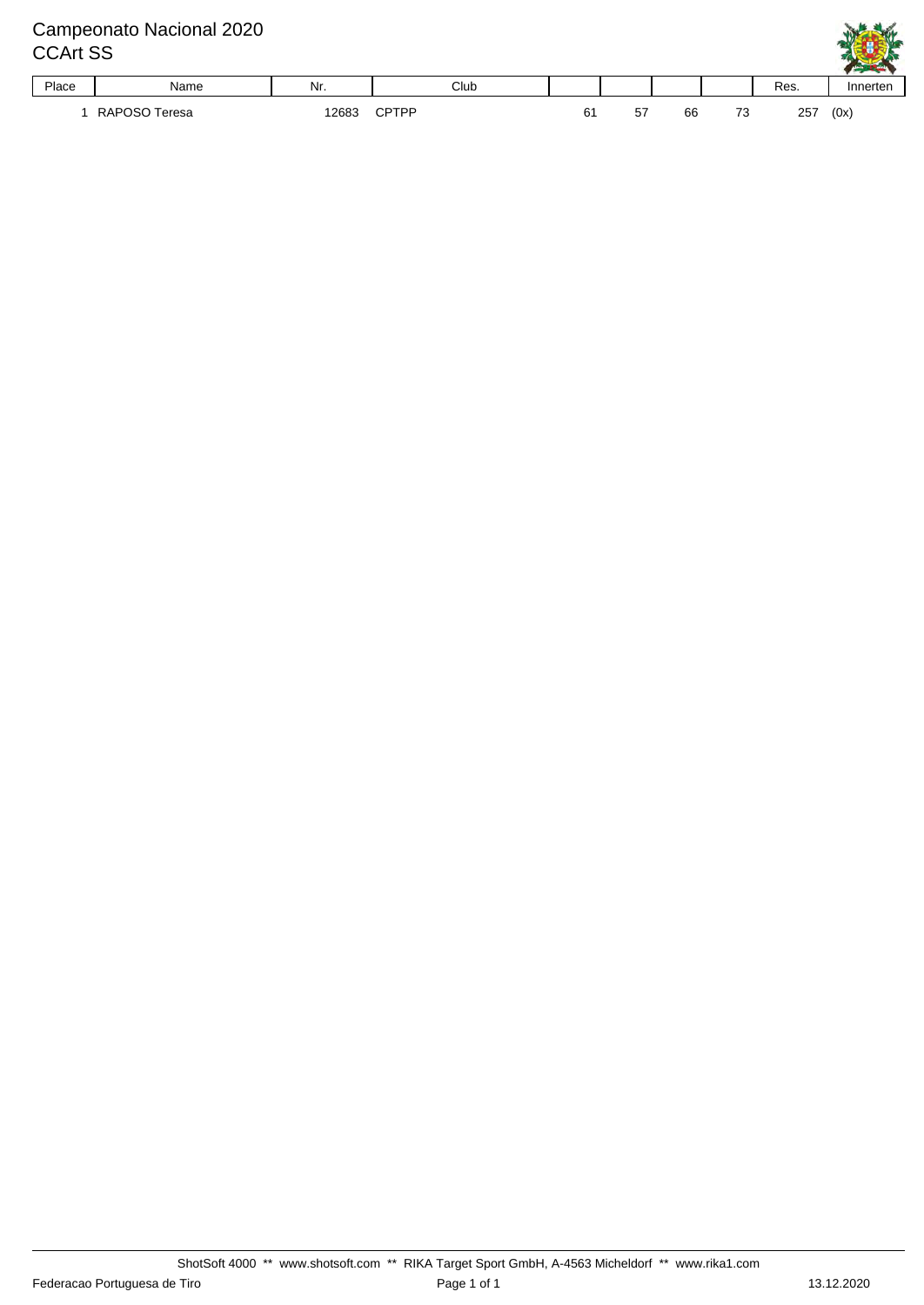#### Campeonato Nacional 2020 CCArt SV



|       |                 |           |              |    |    |    |    |      | .        |
|-------|-----------------|-----------|--------------|----|----|----|----|------|----------|
| Place | Name            | Nr.       | Club         |    |    |    |    | Res. | Innerten |
|       | VILELA Deolinda | 14167     | ASESP        | 90 | 93 | 89 | 94 | 366  | (0x)     |
|       | 2 FARINHA Maria | 13348 ST2 |              | 77 | 78 | 76 | 72 | 303  | (0x)     |
|       | 3 MENDONCA Ana  | 15019     | <b>CPTPP</b> | 37 | 32 | 55 | 50 | 174  | (0x)     |